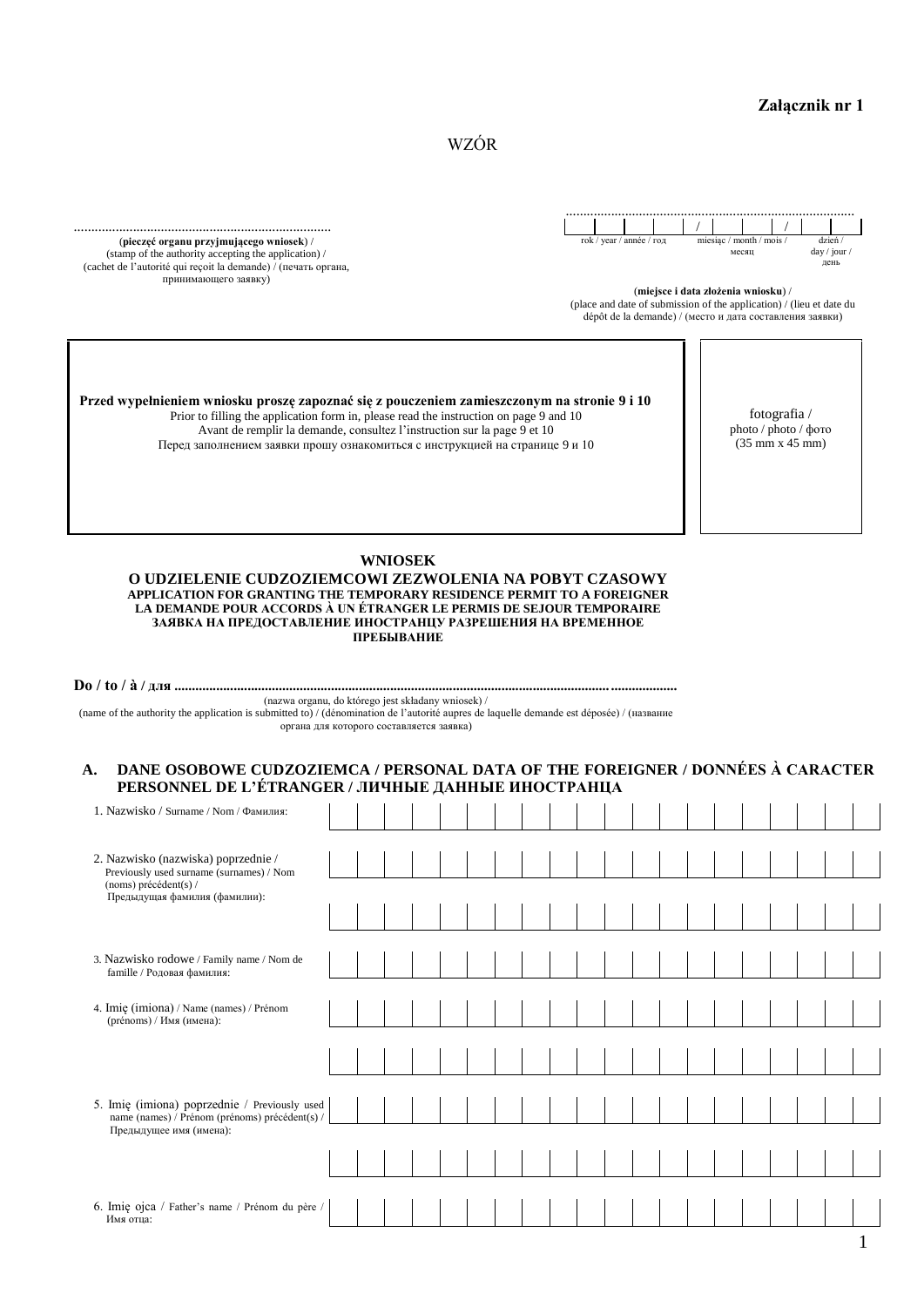| 7. Imię matki / Mother's name / Prénom de la<br>mère / Имя матери:                                                                                |                          |    |                          |       |  |                                 |  |  |  |  |  |
|---------------------------------------------------------------------------------------------------------------------------------------------------|--------------------------|----|--------------------------|-------|--|---------------------------------|--|--|--|--|--|
| 8. Nazwisko rodowe matki / Mother's maiden<br>name / Nom de jeune fille de la mère / Девичья<br>фамилия матери:                                   |                          |    |                          |       |  |                                 |  |  |  |  |  |
| 9. Data urodzenia / Date of birth / Date de<br>naissance / Дата рождения:                                                                         | rok / year / année / год |    | miesiąc / month / mois / | месяц |  | dzień / day /<br>$j$ оиг / день |  |  |  |  |  |
| 10. Рес $\frac{1}{2}$ / Sex / Sexe / Пол:                                                                                                         |                          |    |                          |       |  |                                 |  |  |  |  |  |
| 11. Miejsce urodzenia / Place of birth / Lieu de<br>naissance / Место рождения:                                                                   |                          |    |                          |       |  |                                 |  |  |  |  |  |
| 12. Państwo urodzenia / Country of birth /<br>Pays de naissance / Страна рождения:                                                                |                          |    |                          |       |  |                                 |  |  |  |  |  |
| 13. Narodowość / Nationality / Nationalité<br>d'origin / Национальность:                                                                          |                          |    |                          |       |  |                                 |  |  |  |  |  |
| 14. Obywatelstwo / Citizenship / Citoyenneté /<br>Гражданство:                                                                                    |                          |    |                          |       |  |                                 |  |  |  |  |  |
| 15. Stan cywilny / Marital status / État civil /<br>Семейное положение:                                                                           |                          |    |                          |       |  |                                 |  |  |  |  |  |
| 16. Wykształcenie / Education / Education /<br>Образование:                                                                                       |                          |    |                          |       |  |                                 |  |  |  |  |  |
| 17. Rysopis / Description / Description /<br>Словесный портрет:                                                                                   |                          |    |                          |       |  |                                 |  |  |  |  |  |
| Wzrost / Height / Taille / Рост:                                                                                                                  |                          | cm |                          |       |  |                                 |  |  |  |  |  |
| Kolor oczu / Colour of eyes / Couleur des yeux /<br>Цвет глаз:                                                                                    |                          |    |                          |       |  |                                 |  |  |  |  |  |
| Znaki szczególne / Special marks / Marques<br>personelles / Особые приметы:                                                                       |                          |    |                          |       |  |                                 |  |  |  |  |  |
| 18. Numer PESEL (jeżeli został nadany) /<br>PESEL number (if applicable) / Numéro<br>PESEL (si attribué) / Номер PESEL (если<br>таковой имеется): |                          |    |                          |       |  |                                 |  |  |  |  |  |
| 19. Numer telefonu / Telephone number /<br>Numéro de téléphone / Номер телефона:                                                                  |                          |    |                          |       |  |                                 |  |  |  |  |  |
| 20. Email / Email / Courriel / Электронная почта:                                                                                                 |                          |    |                          |       |  |                                 |  |  |  |  |  |

## **B. MIEJSCE POBYTU CUDZOZIEMCA / PLACE OF RESIDENCE OF THE FOREIGNER / LIEU DE SÉJOUR DE L'ÉTRANGER / МЕСТО ПРЕБЫВАНИЯ ИНОСТРАНЦА**

**Miejsce aktualnego pobytu na terytorium Rzeczypospolitej Polskiej / Place of the current residence on the territory of the Republic of Poland / Domicile actuel sur le territoire de la République de Pologne / Место пребывания на территории Республики Польша в настоящее время:**

W przypadku ubiegania się o zezwolenie na pobyt czasowy w celu połączenia z rodziną cudzoziemiec wypełnia tę część jako miejsce zamierzonego pobytu na terytorium Rzeczypospolitej Polskiej, jeżeli członek rodziny przebywa poza tym terytorium\*. / In case of applying for the temporary residence permit for the purpose of family reunification a foreigner fills this part in with a place of intended stay on the territory of the Republic of Poland if a family member remains outside the territory of the Republic of Poland\*. / En cas de demande d'un séjour temporaire moitvée par le regroupement familial étranger remplit cette partie comme le lieu de séjour envisagé sur le territoire de la République de Pologne si un membre de famille réside en dehors de ce territoire\*. / В случае ходатайствования о разрешении на временное пребывание с целью воссоединения с семьей иностранец заполняет эту часть, как место планируемого пребывания на территории Республики Польша если член семьи пребывает за пределами этой территории\*.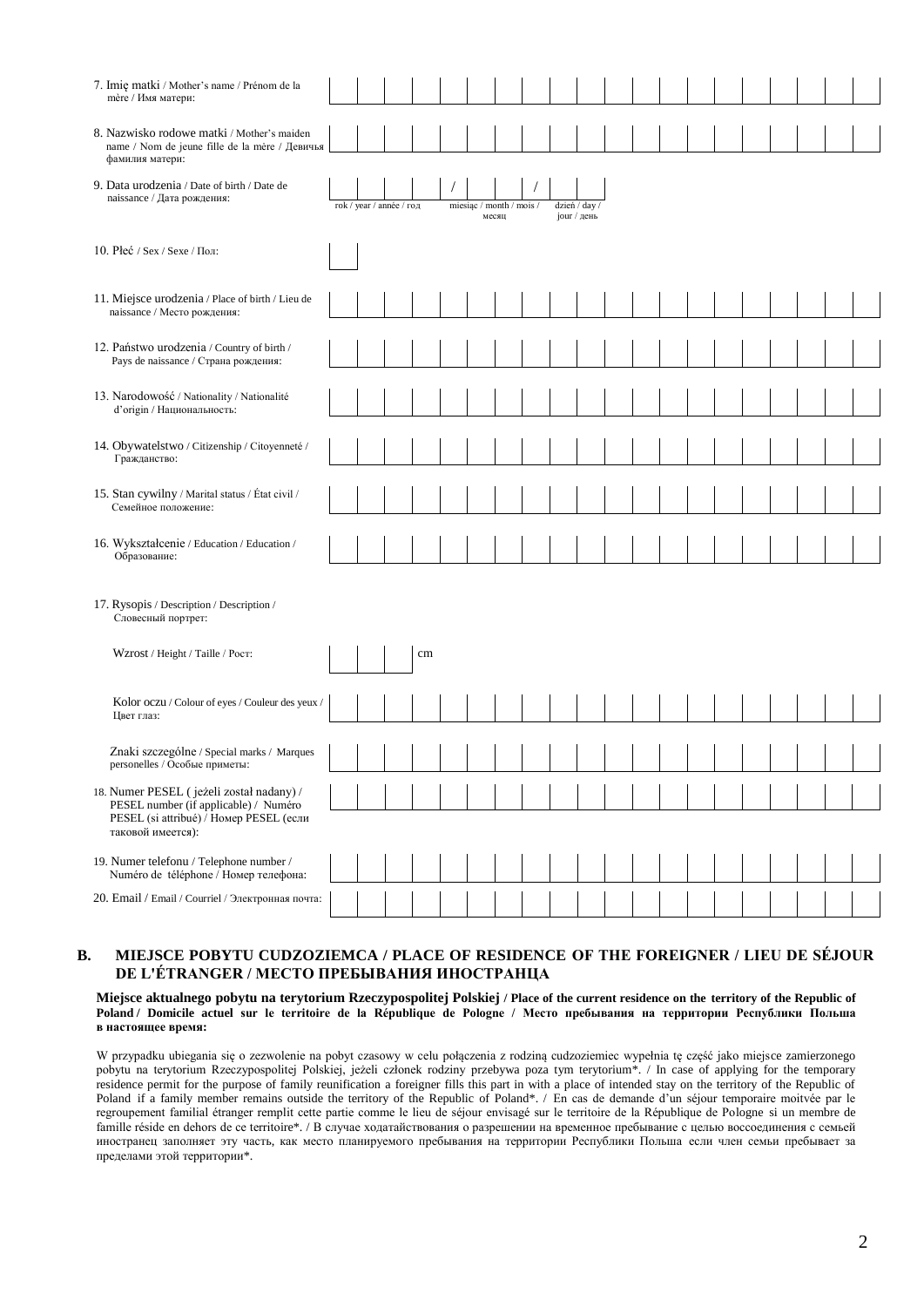\*Proszę zaznaczyć znakiem "X", jeżeli członek rodziny przebywa poza terytorium Rzeczypospolitej Polskiej. / \*Tick the box with "X" if a family member remains outside the territory of the Republic of Poland. / \* Mettez un "X" dans la case si un membre de famille réside en dehors de ce territoire. / \* Прошу обозначить знаком "Х" если член семьи пребывает за пределами этой территории.

| 1. Województwo / Voivodship / Voïvodie /<br>Воеводство:                            |  |                          |  |  |  |  |  |  |  |  |  |
|------------------------------------------------------------------------------------|--|--------------------------|--|--|--|--|--|--|--|--|--|
| 2. Miejscowość / Town (city) / Localité /<br>Населенный пункт:                     |  |                          |  |  |  |  |  |  |  |  |  |
| 3. Ulica / Street / Rue / Улица:                                                   |  |                          |  |  |  |  |  |  |  |  |  |
| 4. Numer domu / House number / Numéro<br>du bâtiment / Номер дома:                 |  |                          |  |  |  |  |  |  |  |  |  |
| 5. Numer mieszkania / Apartment number /<br>Numéro d'appartement / Номер квартиры: |  |                          |  |  |  |  |  |  |  |  |  |
| 6. Kod pocztowy / Postal code / Code postal /<br>Почтовый индекс:                  |  | $\overline{\phantom{a}}$ |  |  |  |  |  |  |  |  |  |

## **C. INFORMACJE DODATKOWE / ADDITIONAL INFORMATION / INFORMATIONS COMPLÉMENTAIRES / ДОПОЛНИТЕЛЬНАЯ ИНФОРМАЦИЯ**

## **I. Główny cel pobytu / The main purpose of stay / L'objet principal du séjour / Основная цель пребывания:**

**Uwaga! Należy wybrać tylko jeden cel pobytu na terytorium Rzeczypospolitej Polskiej. / Attention! Only one purpose of stay on the territory of the Republic of Poland shall be chosen. / Attention! Il faut choisir uniquement un seul objet du séjour sur le territoire de la République de Pologne. / Внимание! Необходимо выбрать только одну цель пребывания на территории Республики Польша.**

| 1)  | wykonywanie pracy / performance of a paid activity / exercise du travail / выполнение работы                                                                                                                                                                                                                                                                                                                                                                                                                                                                                                                                                     |
|-----|--------------------------------------------------------------------------------------------------------------------------------------------------------------------------------------------------------------------------------------------------------------------------------------------------------------------------------------------------------------------------------------------------------------------------------------------------------------------------------------------------------------------------------------------------------------------------------------------------------------------------------------------------|
| 2)  | wykonywanie pracy w zawodzie wymagającym wysokich kwalifikacji / performance of a paid activity in a field requiring high qualifications / exercice du<br>travail exigéant de hautes qualités professionnelles / выполнение работы по специальности, требующей высокой квалификации                                                                                                                                                                                                                                                                                                                                                              |
| 3)  | wykonywanie pracy przez cudzoziemca delegowanego przez pracodawcę zagranicznego na terytorium Rzeczypospolitej Polskiej / performance of<br>a paid activity by a foreigner delegated by a foreign employer to the territory of the Republic of Poland / exercice du travail par un ressortissant étranger délégué par un<br>employeur étranger sur le territoire polonaise / выполнение работы иностранцем, который командирован иностранным работодателем на территорию Республики<br>Польша                                                                                                                                                    |
| 4)  | prowadzenie działalności gospodarczej / conducting a business activity / exercise d'activité économique / осуществление хозяйственной деятельности                                                                                                                                                                                                                                                                                                                                                                                                                                                                                               |
| 5)  | podjęcie lub kontynuacja stacjonarnych: studiów pierwszego stopnia, studiów drugiego stopnia lub jednolitych studiów magisterskich albo<br>kształcenie się w szkole doktorskiej / undertaking or continuation of full-time first or second degree studies or full-time uniform master's degree studies, or<br>doctorate studies / entreprise ou poursuite des études à plein temps: des études supérieures de premier cycle ou de second cycle ou des études de maîtrise uniformes ou<br>des études dans une école doctorale / начало или продолжение очного обучения: бакалавриат или магистратура или специалитет либо обучение в докторантуре |
| 6)  | prowadzenie badań naukowych lub prac rozwojowych / conducting research or development / recherche scientifique ou travaux de développement / проведение<br>научных исследований или работ по развитию                                                                                                                                                                                                                                                                                                                                                                                                                                            |
|     | mobilność długoterminowa naukowca / long-term mobility of a researcher / mobilité de longue durée du chercheur / долгосрочная мобильность исследователя                                                                                                                                                                                                                                                                                                                                                                                                                                                                                          |
| 8)  | odbycie stażu / training / effectuer un stage / прохождение стажировки                                                                                                                                                                                                                                                                                                                                                                                                                                                                                                                                                                           |
| 9)  | udział w programie wolontariatu europejskiego / participation in the European Voluntary Service program / participation au programme de service volontaire<br>européen / участие в программе Европейской волонтерской службы                                                                                                                                                                                                                                                                                                                                                                                                                     |
| 10) | pobyt z obywatelem Rzeczypospolitej Polskiej / stay with a citizen of the Republic of Poland / séjour avec un citoyen de la République de Pologne / пребывание<br>с гражданином Республики Польша                                                                                                                                                                                                                                                                                                                                                                                                                                                |
| 11) | pobyt z cudzoziemcem / stay with a foreigner / séjour avec un ressortissant étranger / пребывание с иностранцем                                                                                                                                                                                                                                                                                                                                                                                                                                                                                                                                  |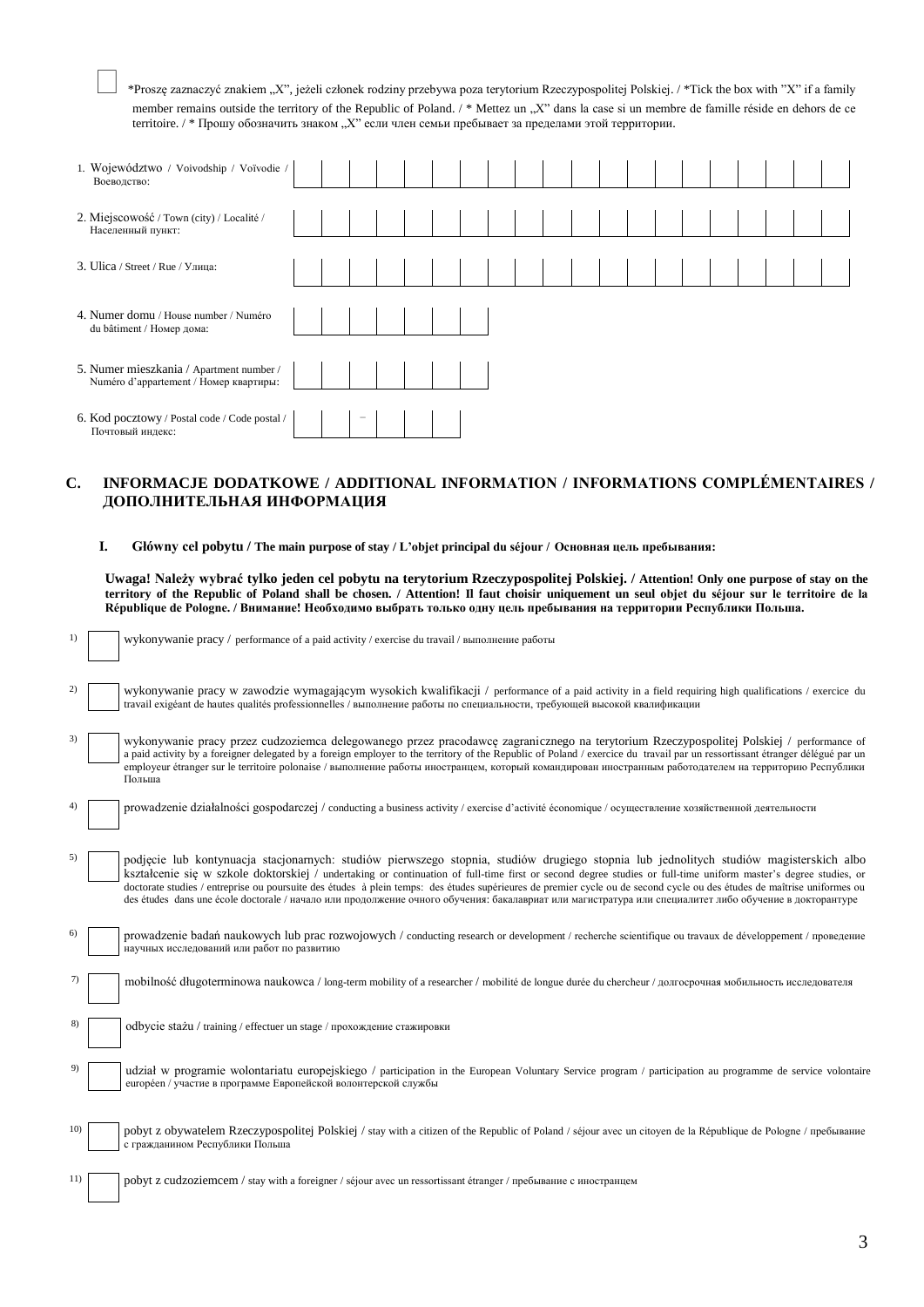| 12) | mobilność długoterminowa członka rodziny naukowca/ long-term mobility of a family member of a researcher/mobilité de longue durée d'un membre de la<br>famille d'un chercheur/ долгосрочная мобильность члена семьи исследователя                                                                                                                                                    |
|-----|--------------------------------------------------------------------------------------------------------------------------------------------------------------------------------------------------------------------------------------------------------------------------------------------------------------------------------------------------------------------------------------|
|     | okoliczności związane z byciem ofiarą handlu ludźmi / circumstances associated with being a victim of human trafficking / circonstances concernant le fait d'être<br>victime de la traite des êtres humains / обстоятельства, связанные с тем, что иностранец стал жертвой торговли людьми                                                                                           |
|     | okoliczności wymagające krótkotrwałego pobytu na terytorium Rzeczypospolitej Polskiej / circumstances requiring a short-term stay on the territory of the<br>Republic of Poland / circonstances nécessitant un séjour de courte durée sur le territoire de la République de Pologne / обстоятельства, которые требуют<br>кратковременного пребывания на территории Республики Польша |
|     | przedłużenie pobytu na terytorium Rzeczypospolitej Polskiej ze względu na pracę sezonową /extension of stay on the territory of the Republic of Poland<br>due to seasonal work/Prolongement du séjour sur le territoire de la République de Pologne pour raison de travail saisonnier/продолжение пребывания на территории<br>Республики Польша, учитывая сезонную работу            |
| 16) | inne okoliczności (należy określić jakie) / other circumstances (please specify) / autres circonstances (Il faut les préciser) / другие обстоятельства (следует<br>пояснить цель)                                                                                                                                                                                                    |
|     |                                                                                                                                                                                                                                                                                                                                                                                      |

**II. Członkowie rodziny cudzoziemca zamieszkujący na terytorium Rzeczypospolitej Polskiej / Members of foreigner's family living on the territory of the Republic of Poland / Membres de la famille de l'étranger qui habitent sur le territoire de la République de Pologne / Члены семьи иностранца, проживающие на территории Республики Польша:** 

……...…………………………………………………………………………………………………………………………………………..……………………....................

| Imię i nazwisko / Name and<br>surname / Nom et prénom / Имя<br>и фамилия | Płeć/<br>Sex /<br>Sexe /<br>Пол | Data urodzenia /<br>Date of birth /<br>Date de naissance<br>/ Дата рождения | Stopień<br>pokrewieństwa /<br>Degree<br>of kinship /<br>Niveau<br>de parenté /<br>Степень<br>родства | Obywatelstwo /<br>Citizenship /<br>Citoyenneté /<br>Гражданство | Miejsce<br>zamieszkania /<br>Place of residence /<br>Domicile / Mecro<br>проживания | Czy ubiega się o udzielenie<br>zezwolenia na pobyt<br>czasowy?/<br>Is he/she applying for the<br>temporary residence<br>permit?/<br>Est-ce qu'il (elle) demande<br>un permis de séjour<br>temporaire?/<br>Ходатайствуется ли о<br>предоставлении разрешения<br>на временное пребывание? | Czy pozostaje na<br>utrzymaniu<br>cudzoziemca?<br>(tak/nie) / Is he/she a<br>dependent on the<br>foreigner? (yes/no) /<br>Est-ce que la personne<br>dépend financièrement<br>de l'étranger?<br>(oui/non) / Остается<br>на содержании<br>иностранца? (да/нет) |
|--------------------------------------------------------------------------|---------------------------------|-----------------------------------------------------------------------------|------------------------------------------------------------------------------------------------------|-----------------------------------------------------------------|-------------------------------------------------------------------------------------|-----------------------------------------------------------------------------------------------------------------------------------------------------------------------------------------------------------------------------------------------------------------------------------------|--------------------------------------------------------------------------------------------------------------------------------------------------------------------------------------------------------------------------------------------------------------|
| 1.                                                                       |                                 |                                                                             |                                                                                                      |                                                                 |                                                                                     |                                                                                                                                                                                                                                                                                         |                                                                                                                                                                                                                                                              |
|                                                                          |                                 |                                                                             |                                                                                                      |                                                                 |                                                                                     |                                                                                                                                                                                                                                                                                         |                                                                                                                                                                                                                                                              |
| 2.                                                                       |                                 |                                                                             |                                                                                                      |                                                                 |                                                                                     |                                                                                                                                                                                                                                                                                         |                                                                                                                                                                                                                                                              |
|                                                                          |                                 |                                                                             |                                                                                                      |                                                                 |                                                                                     |                                                                                                                                                                                                                                                                                         |                                                                                                                                                                                                                                                              |
| $\overline{3}$ .                                                         |                                 |                                                                             |                                                                                                      |                                                                 |                                                                                     |                                                                                                                                                                                                                                                                                         |                                                                                                                                                                                                                                                              |
|                                                                          |                                 |                                                                             |                                                                                                      |                                                                 |                                                                                     |                                                                                                                                                                                                                                                                                         |                                                                                                                                                                                                                                                              |
| 4.                                                                       |                                 |                                                                             |                                                                                                      |                                                                 |                                                                                     |                                                                                                                                                                                                                                                                                         |                                                                                                                                                                                                                                                              |
|                                                                          |                                 |                                                                             |                                                                                                      |                                                                 |                                                                                     |                                                                                                                                                                                                                                                                                         |                                                                                                                                                                                                                                                              |
| 5.                                                                       |                                 |                                                                             |                                                                                                      |                                                                 |                                                                                     |                                                                                                                                                                                                                                                                                         |                                                                                                                                                                                                                                                              |
|                                                                          |                                 |                                                                             |                                                                                                      |                                                                 |                                                                                     |                                                                                                                                                                                                                                                                                         |                                                                                                                                                                                                                                                              |
| 6.                                                                       |                                 |                                                                             |                                                                                                      |                                                                 |                                                                                     |                                                                                                                                                                                                                                                                                         |                                                                                                                                                                                                                                                              |
|                                                                          |                                 |                                                                             |                                                                                                      |                                                                 |                                                                                     |                                                                                                                                                                                                                                                                                         |                                                                                                                                                                                                                                                              |

- **III. Pobyt cudzoziemca na terytorium Rzeczypospolitej Polskiej / Foreigner's stay on the territory of the Republic of Poland / Séjour de l'étranger sur le territoire de la République de Pologne / Пребывание иностранца на территории Республики Польша:**
- а) poprzednie pobyty na terytorium Rzeczypospolitej Polskiej / previous visits to the territory of the Republic of Poland / séjours prècedents sur le territoire de la République de Pologne / предыдущие пребывания на терри (okresy i podstawa pobytu) / (periods and grounds of stay) / (périodes et base legale de séjour) / (периоды и основание пребывания)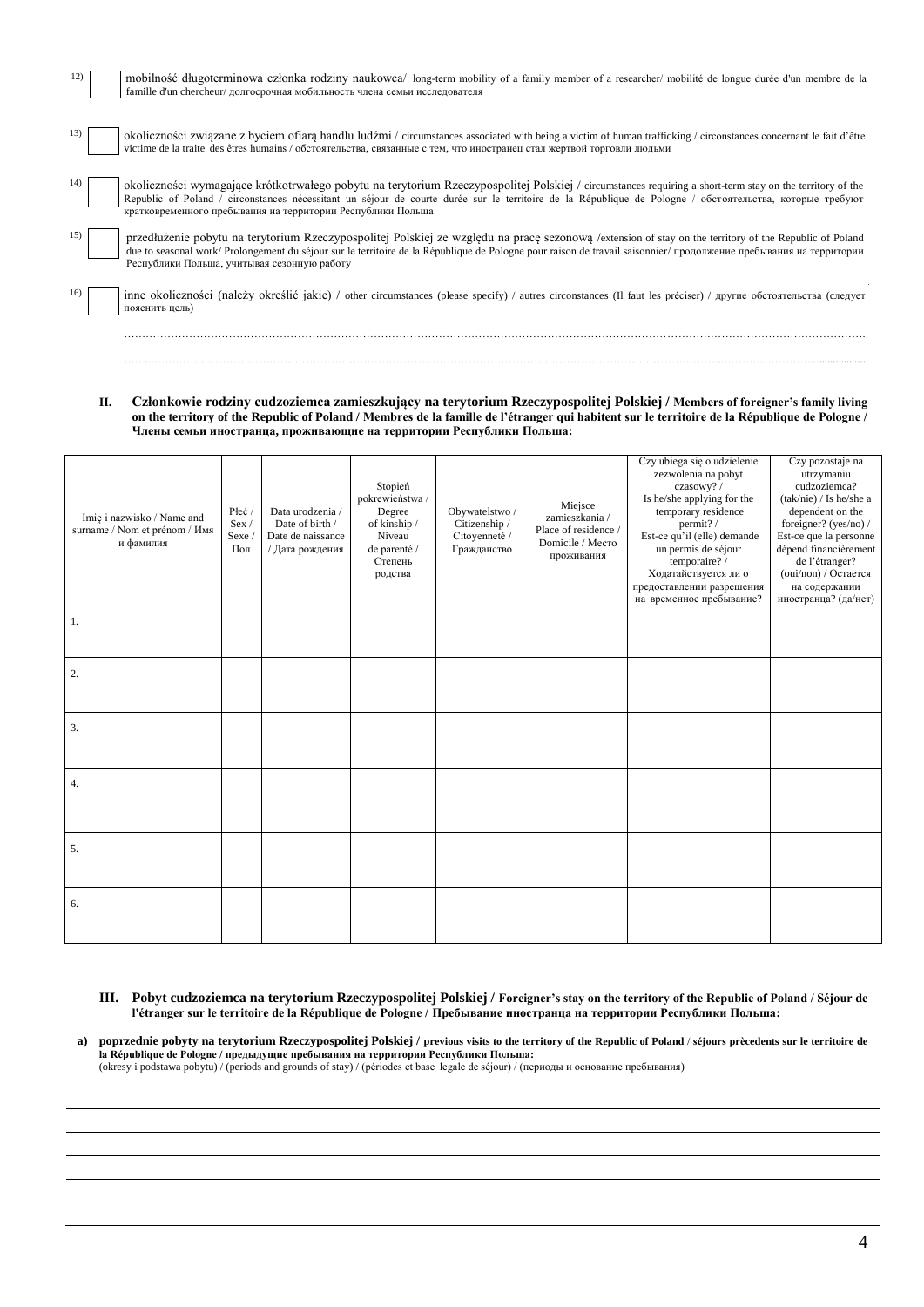#### **b) aktualny pobyt na terytorium Rzeczypospolitej Polskiej / current stay on the territory of the Republic of Poland / séjour actuel sur le territoire de la République de Pologne / пребывание в настоящее время на территории Республики Польша:**

(zaznaczyć znakiem "X" odpowiednią rubrykę) / (tick the appropriate box with "X") / (mettre un "X" dans la case adéquate) / (обозначить знаком "X" соответствующую графу)

| 1. Czy przebywa Pan (-i) na terytorium Rzeczypospolitej Polskiej? / Are you staying on the<br>territory of the Republic of Poland? / Est-ce que séjournez-vous actuellement sur le territoire de la<br>République de Pologne? / Пребываете ли Вы на территории Республики Польша?                                                                                                                   | tak / yes / oui / да |                          | nie / no / non / $_{\text{Her}}$  |
|-----------------------------------------------------------------------------------------------------------------------------------------------------------------------------------------------------------------------------------------------------------------------------------------------------------------------------------------------------------------------------------------------------|----------------------|--------------------------|-----------------------------------|
| 2. Proszę podać datę ostatniego wjazdu Pana (-i) na terytorium Rzeczypospolitej Polskiej. /<br>Please provide the date of your last entry into the territory of the Republic of Poland. / Indiquez la date de<br>rok / year / année / год<br>la dernière entrée sur le territoire de la République de Pologne. / Прошу обозначить дату Вашего<br>последнего въезда на территорию Республики Польша. | месяц                | miesiąc / month / mois / | $dzie'$ / day /<br>$j$ оиг / день |

3. Na jakiej podstawie przebywa Pan (-i) aktualnie na terytorium Rzeczypospolitej Polskiej? / What is the legal basis for your current stay on the territory of the Republic of Poland? / En vertu de quoi séjournez-vous actuellement sur le territoire de la République de Pologne? / На каком основании Вы пребываете в настоящее время на территории Республики Польша?

(zaznaczyć znakiem "X" odpowiednią rubrykę) / (tick the appropriate box with "X") / (mettre un "X" dans la case adéquate) / (обозначить знаком "X" соответствующую графу)

|    | ruchu bezwizowego / visafree regime / circulation sans visa / безвизового движения                                                                                                                                                                                                                                 |
|----|--------------------------------------------------------------------------------------------------------------------------------------------------------------------------------------------------------------------------------------------------------------------------------------------------------------------|
|    | wizy / visa / visa / визы                                                                                                                                                                                                                                                                                          |
| 3) | zezwolenia na pobyt czasowy / temporary residence permit / permis de séjour temporaire / разрешения на временное пребывание                                                                                                                                                                                        |
| 41 | dokumentu uprawniającego do wjazdu i pobytu wydanego przez inne państwo obszaru Schengen / document entitling to entry and stay issued<br>by other Schengen Member State / le document authorisant l'entrée ou le séjour delivré<br>разрешающего въезд и пребывание, выданного другим государством Шенгенской зоны |

**IV. Podróże i pobyty zagraniczne cudzoziemca poza terytorium Rzeczypospolitej Polskiej w okresie ostatnich 5 lat (państwo, okres pobytu) / Foreigner's travels and stays outside the territory of the Republic of Poland within the last 5 years (country, period of stay) / Voyages à l'étranger et séjours à l'extérieur du territoire de la République de Pologne au cours des 5 dernières années (pays, période de séjour) / Зарубежные поездки и пребывание иностранца вне территории Республики Польша в течение последних 5 лет (государство, период пребывания):**

**V. Informacja o środkach finansowych na pokrycie kosztów utrzymania cudzoziemca / Information about foreigner's means of subsistence / Informations sur les moyens de subsistance d' étranger / Информация о финансовых средствах для покрытия расходов на содержание иностранца:**

**VI. Informacja o posiadanym przez cudzoziemca ubezpieczeniu zdrowotnym / Information about foreigner's medical insurance / Informations sur l'assurance médicale d' étranger / Информация о медицинской страховке имеющейся у иностранца:**

**VII. Czy jest Pan (-i) zatrzymany (-na) albo umieszczony (-na) w strzeżonym ośrodku lub w areszcie dla cudzoziemców, czy został wobec Pana (-i) zastosowany środek zapobiegawczy w postaci zakazu opuszczania kraju, czy odbywa Pan (-i) karę pozbawienia wolności lub czy zastosowano wobec Pana (-i) tymczasowe aresztowanie? / Are you currently detained or placed in a guarded centre or detention centre for foreigners, has any preventive measure been applied against you in the form of a ban on leaving the country, are you currently serving a sentence of imprisonment or are you temporarily arrested? / Êtes-vous détenu(e), placé(e) dans un centre de surveillence ou dans un centre de détention pour les étrangers, etes-vous soumis(e) à une mesure préventive sous la forme d'une**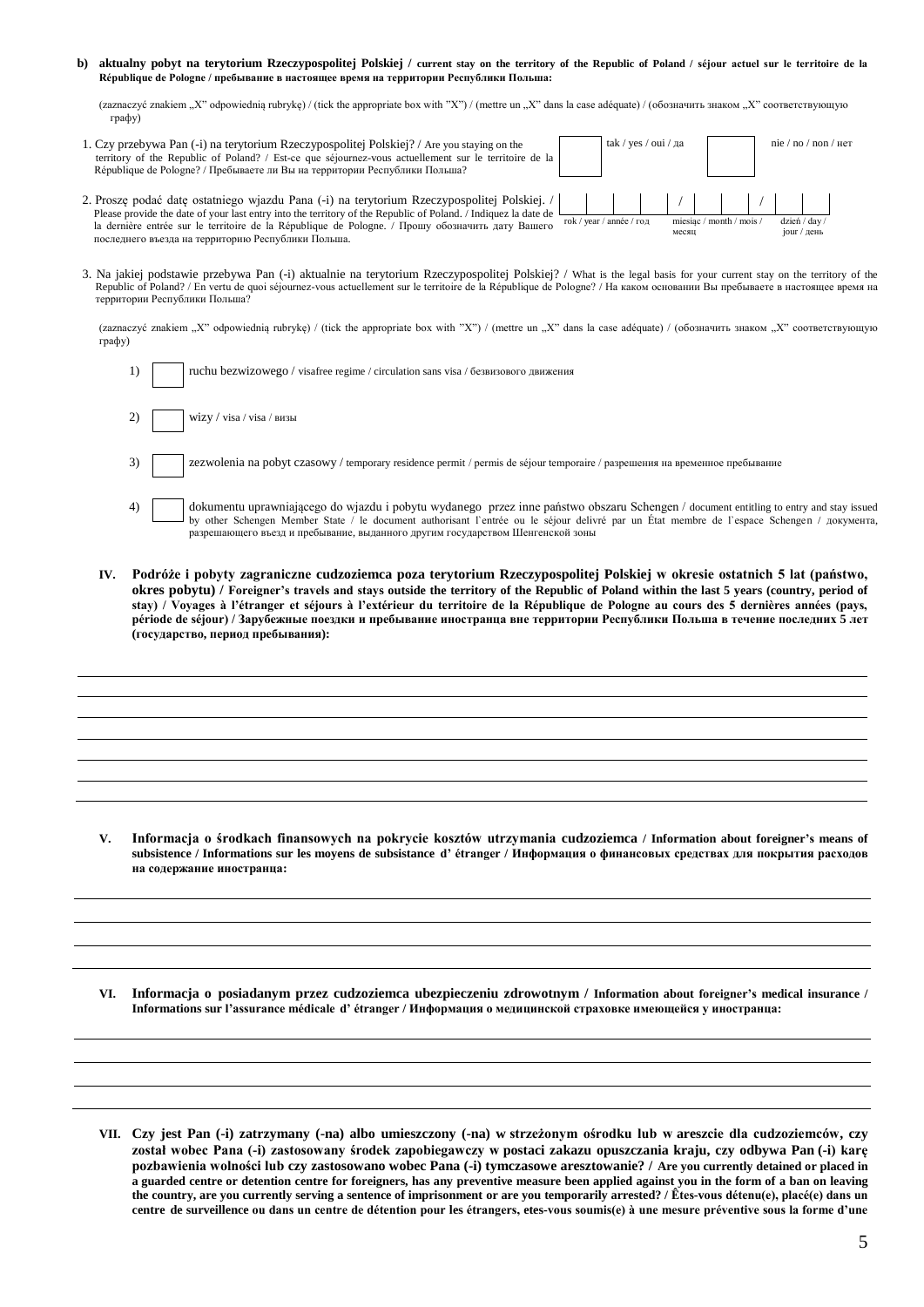|     | применено ли по отношению к Вам временное заключение под стражу?                                                                                                                                                                                                                                                                                                                                                                                                                                                                                                                                                                                                                                                                                                                                                                                                                                                                                                                                                                                                                                       |
|-----|--------------------------------------------------------------------------------------------------------------------------------------------------------------------------------------------------------------------------------------------------------------------------------------------------------------------------------------------------------------------------------------------------------------------------------------------------------------------------------------------------------------------------------------------------------------------------------------------------------------------------------------------------------------------------------------------------------------------------------------------------------------------------------------------------------------------------------------------------------------------------------------------------------------------------------------------------------------------------------------------------------------------------------------------------------------------------------------------------------|
|     | VIII. Czy byl(-a) Pan (-i) karany (-na) sądownie na terytorium Rzeczypospolitej Polskiej? / Have you been sentenced by the court on<br>the territory of the Republic of Poland? / Avez-vous été condamné(e) par un tribunal sur le territoire de la République de Pologne? / Были<br>ли Вы наказаны в судебном порядке на территории Республики Польша?                                                                                                                                                                                                                                                                                                                                                                                                                                                                                                                                                                                                                                                                                                                                                |
|     | (zaznaczyć znakiem "X" odpowiednią rubrykę) / (tick the appropriate box with "X") / (mettre un "X" dans la case correspondante) / (обозначить<br>знаком "Х" соответствующую графу)                                                                                                                                                                                                                                                                                                                                                                                                                                                                                                                                                                                                                                                                                                                                                                                                                                                                                                                     |
|     | tak / yes / oui / да                                                                                                                                                                                                                                                                                                                                                                                                                                                                                                                                                                                                                                                                                                                                                                                                                                                                                                                                                                                                                                                                                   |
|     | Kiedy, za jaki czyn, jaki zapadł wyrok i czy został wykonany? / When, for what act, what sentence was passed and was it executed? / Quand?<br>Pour quel acte? Quel était leverdict ? A-t-il été exécuté? / Когда, за какой проступок, какой был приговор и был ли он исполнен?                                                                                                                                                                                                                                                                                                                                                                                                                                                                                                                                                                                                                                                                                                                                                                                                                         |
|     |                                                                                                                                                                                                                                                                                                                                                                                                                                                                                                                                                                                                                                                                                                                                                                                                                                                                                                                                                                                                                                                                                                        |
|     | nie / no / non / Her                                                                                                                                                                                                                                                                                                                                                                                                                                                                                                                                                                                                                                                                                                                                                                                                                                                                                                                                                                                                                                                                                   |
|     | Czy toczy się przeciwko Panu (-i) postępowanie karne lub postępowanie w sprawach o wykroczenia na terytorium<br>Rzeczypospolitej Polskiej? / Are you a subject of any criminal or contravention proceedings pending on the territory of the Republic of                                                                                                                                                                                                                                                                                                                                                                                                                                                                                                                                                                                                                                                                                                                                                                                                                                                |
|     | Poland? / Actuellement, faites-vous l'objet d'une procedure judiciaire ou d'une procédure pour un délit, sur le territoire de la République<br>de Pologne? / Ведется ли в отношении Вас уголовное производство или производство по делам о правонарушениях на территории<br>Республики Польша?<br>(zaznaczyć znakiem "X" odpowiednią rubrykę) / (tick the appropriate box with "X") / (mettre un "X" dans la case correspondante) / (обозначить<br>знаком "Х" соответствующую графу)<br>tak / yes / oui / да                                                                                                                                                                                                                                                                                                                                                                                                                                                                                                                                                                                           |
| IX. | Jakie? / What? / Lesquelles? / Какие?                                                                                                                                                                                                                                                                                                                                                                                                                                                                                                                                                                                                                                                                                                                                                                                                                                                                                                                                                                                                                                                                  |
|     |                                                                                                                                                                                                                                                                                                                                                                                                                                                                                                                                                                                                                                                                                                                                                                                                                                                                                                                                                                                                                                                                                                        |
|     | nie / no / non / $Her$                                                                                                                                                                                                                                                                                                                                                                                                                                                                                                                                                                                                                                                                                                                                                                                                                                                                                                                                                                                                                                                                                 |
| Х.  | Czy ciążą na Panu (-i) zobowiązania wynikające z orzeczeń sądowych, postanowień i decyzji administracyjnych, w tym<br>zobowiązania alimentacyjne, na terytorium Rzeczypospolitej Polskiej lub poza tym terytorium? / Do you have any liabilities<br>resulting from verdicts of courts, resolutions or administrative decisions, including alimony, in the territory of the Republic of Poland or<br>abroad? / Pèsent-t-ils sur vous des obligations obligations qui pèsent sur vous et qui résultent des arrêtes des tribunaux, des dispositions et des<br>décisions administratives, y comprise pension alimentaire, sur le territoire de la République de Pologne au à l'étranger? / Обременяют ли Вас<br>обязательства, возникающие из судебных решений, постановлений, административных решений, в том числе, алиментные<br>обязательства, на территории Республики Польша или за пределами этой территории?<br>(zaznaczyć znakiem "X" odpowiednią rubrykę) / (tick the appropriate box with "X") / (mettre un "X" dans la case correspondante) / (обозначить<br>знаком "Х" соответствующую графу) |

nie / no / non / нет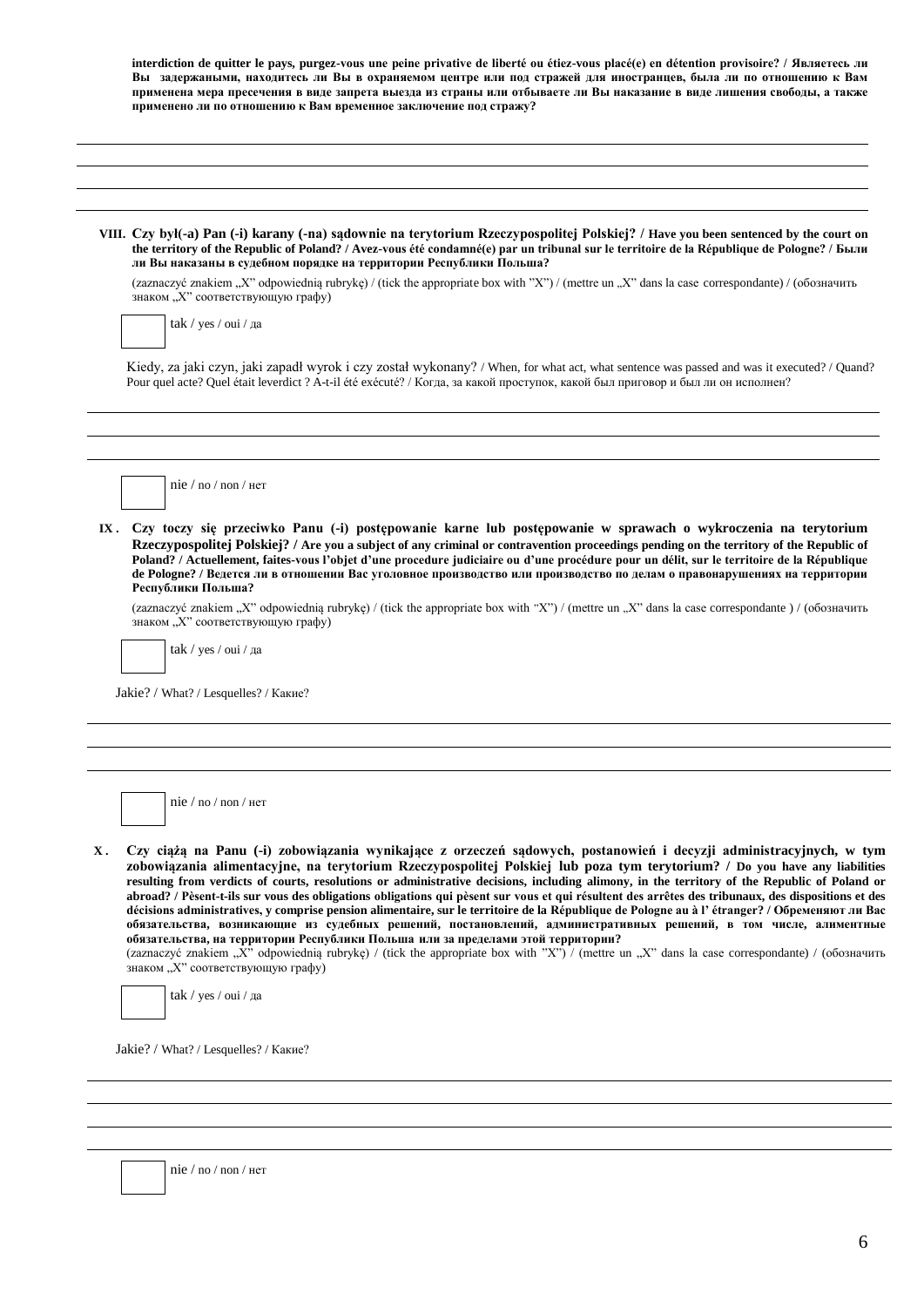# **D. WZÓR PODPISU**

## **SIGNATURE SPECIMEN / MODÈLE DE LA SIGNATURE / ОБРАЗЕЦ ПОДПИСИ**



(podpis cudzoziemca) / (signature of the foreigner) / (signature de l' étranger) / (подпись иностранца)

Podpis nie może wychodzić poza ramki.

The signature may not exceed the box. / La signature ne doit pas dépasser l'encadrement. / Подпись не должна выходить за границы рамки.

## **E. OŚWIADCZENIE / DECLARATION / DECLARATION / ЗАЯВЛЕНИE**

**Świadomy odpowiedzialności karnej wynikającej z art. 233 ustawy z dnia 6 czerwca 1997 r. – Kodeks karny (Dz. U. z 2018 r. poz. 1600, z późn. zm.) oświadczam, że dane i informacje zawarte we wniosku są prawdziwe. / Being aware of criminal liability under Article 233 of the Act of 6 June 1997 – Penal Code (Journal of Laws of 2018, item 1600, with later amendments), I hereby declare that the data and**  information I provided in the application are correct and truthful. / Conscient de la responsabilité criminelle en vertu de l'article 233 de la loi du 6 juin 1997 – Code pénal (Journal officiel de 2018, article 1600, avec des modifications ultérieures), je déclare que les données et informations contenues dans la demande sont vraies. / Осознавая уголовную ответственность по ст. 233 закона от 6 июня 1997 г. - Уголовный кодекс (З. В. **от 2018 г., поз. 1600, c посл. изм.), заявляю, что данные и свeдeния, содержащиеся в заявке являются достоверными.**

**Jestem świadomy, że złożenie wniosku lub dołączenie dokumentów zawierających nieprawdziwe dane osobowe lub fałszywe informacje, a także zeznanie nieprawdy w postępowaniu o udzielenie zezwolenia na pobyt czasowy, zatajenie prawdy, podrobienie, przerobienie dokumentu w celu użycia go jako autentycznego lub używanie takiego dokumentu jako autentycznego, spowoduje odmowę udzielenia zezwolenia lub jego cofnięcie.**

**I am aware that the submission of the application or attachment of documents containing incorrect personal data or false information as well as making false statements, concealing the truth, forging, altering document for the purpose of using it as an authentic one or using such document as an authentic one in the proceedings concerning the temporary residence permit shall result in the refusal or cancellation of the permit.**

Je déclare être conscient(e) que le dépôt d'une demande ou des documents en annexe contenant des coordonnées ou informations fausses, ainsi **qu'une fausse déclaration lors de la procédure de la délivrance de l'autorisation de résidence pour une durée déterminée, la dissimulation des faits, la falsification ou la rectification d'un document dans le but de l'utiliser comme authentique ou l'utilisation d'un tel document comme authentique causera le refus ou l'annulation de l'autorisation.**

**Я осознаю, что подача заявки или приложение документов , которые содержат ложные личные данные или ложную информацию, а также если показания в производстве по предоставлению разрешения на временное пребывание содержат ложные сведения, скрывают правду если подделан, изменен документ с целью использования его как аутентичного или такой документ использован как аутентичный, влечет за собой отказ в предоставлении разрешения или его аннулирование.**

**Oświadczam, że znana jest mi treść art. 233 ustawy z dnia 6 czerwca 1997 r. – Kodeks karny 1) .**

- § 4. Kto, jako biegły, rzeczoznawca lub tłumacz, przedstawia fałszywą opinię, ekspertyzę lub tłumaczenie mające służyć za dowód w postępowaniu określonym w § 1, podlega karze pozbawienia wolności od roku do lat 10.
- § 4a. Jeżeli sprawca czynu określonego w § 4 działa nieumyślnie, narażając na istotną szkodę interes publiczny, podlega karze pozbawienia wolności do lat 3.
- § 5. Sąd może zastosować nadzwyczajne złagodzenie kary, a nawet odstąpić od jej wymierzenia, jeżeli:
- 1) fałszywe zeznanie, opinia, ekspertyza lub tłumaczenie dotyczy okoliczności niemogących mieć wpływu na rozstrzygnięcie sprawy,

2) sprawca dobrowolnie sprostuje fałszywe zeznanie, opinię, ekspertyzę lub tłumaczenie, zanim nastąpi, chociażby nieprawomocne, rozstrzygnięcie sprawy. **§ 6. Przepisy § 1-3 oraz 5 stosuje się odpowiednio do osoby, która składa fałszywe oświadczenie, jeżeli przepis ustawy przewiduje możliwość odebrania oświadczenia pod** 

**rygorem odpowiedzialności karnej."**

 $\overline{a}$ 

2) Article 233 of the Act of 6 June 1997 – Penal Code:

**"Art. 233. § 1. Whoever, in giving testimony which is to serve as evidence in court proceedings or other proceedings conducted on the basis of a law, gives false testimony or conceals the truth shall be subject to the penalty of deprivation of liberty between 6 months and 8 years.**

§ 2. The prerequisite to this liability is that the person obtaining the testimony, acting within his competence, shall have warned the person testifying of the penal liability for false testimony or obtained a relevant pledge from the latter.

**statement under the threat of penal liability."**

 $^{1)}$  Art. 233 ustawy z dnia 6 czerwca 1997 r. – Kodeks karny:

**<sup>&</sup>quot;Art. 233. § 1. Kto, składając zeznanie mające służyć za dowód w postępowaniu sądowym lub w innym postępowaniu prowadzonym na podstawie ustawy, zeznaje nieprawdę lub zataja prawdę, podlega karze pozbawienia wolności od 6 miesięcy do lat 8.**

<sup>§</sup> 1a. Jeżeli sprawca czynu określonego w § 1 zeznaje nieprawdę lub zataja prawdę z obawy przed odpowiedzialnością karną grożącą jemu samemu lub jego najbliższym, podlega karze pozbawienia wolności od 3 miesięcy do lat 5.

<sup>§</sup> 2. Warunkiem odpowiedzialności jest, aby przyjmujący zeznanie, działając w zakresie swoich uprawnień, uprzedził zeznającego o odpowiedzialności karnej za fałszywe zeznanie lub odebrał od niego przyrzeczenie.

<sup>§</sup> 3. Nie podlega karze za czyn określony w § 1a, kto składa fałszywe zeznanie, nie wiedząc o prawie odmowy zeznania lub odpowiedzi na pytania.

<sup>§ 1</sup>a. If the perpetrator of the offense referred to in § 1 gives false testimony or is concealing the truth for fear of criminal responsibility to himself or his immediate family he shall be liable to imprisonment for a term of between 3 months and 5 years.

<sup>§ 3.</sup> Whoever, being unaware of the right to refuse testimony or answer to questions, gives false testimony because of fear of penal liability threatening himself or his next of kin, shall not be liable to the penalty.

<sup>§ 4.</sup> Whoever, acting as an expert, expert witness or translator, provides a false opinion or translation to be used as in proceedings specified in § 1 shall be subject to the penalty of deprivation of liberty between 1 and 10 years.

<sup>§ 4</sup>a. If the perpetrator of the act referred to in § 4 acts unintentionally exposing public interest to substantial harm he shall be subject to the penalty of deprivation of liberty for up to 3 years.

<sup>§ 5.</sup> The court may apply an extraordinary mitigation of the penalty, or even waive its imposition if:

<sup>1)</sup> The false testimony, opinion or translation concerns circumstances which cannot affect the outcome of the case,

<sup>2)</sup> The perpetrator voluntarily corrects the false testimony, opinion or translation before even a decision which is not final and valid has been rendered in the case.

<sup>§ 6.</sup> The provisions of § 1-3 and 5 shall be applied accordingly to a person providing a false statement if a provision of a law provides for the possibility of obtaining a

**<sup>3)</sup>** L'article 233 de la loi du 6 juin 1997 – Code pénal: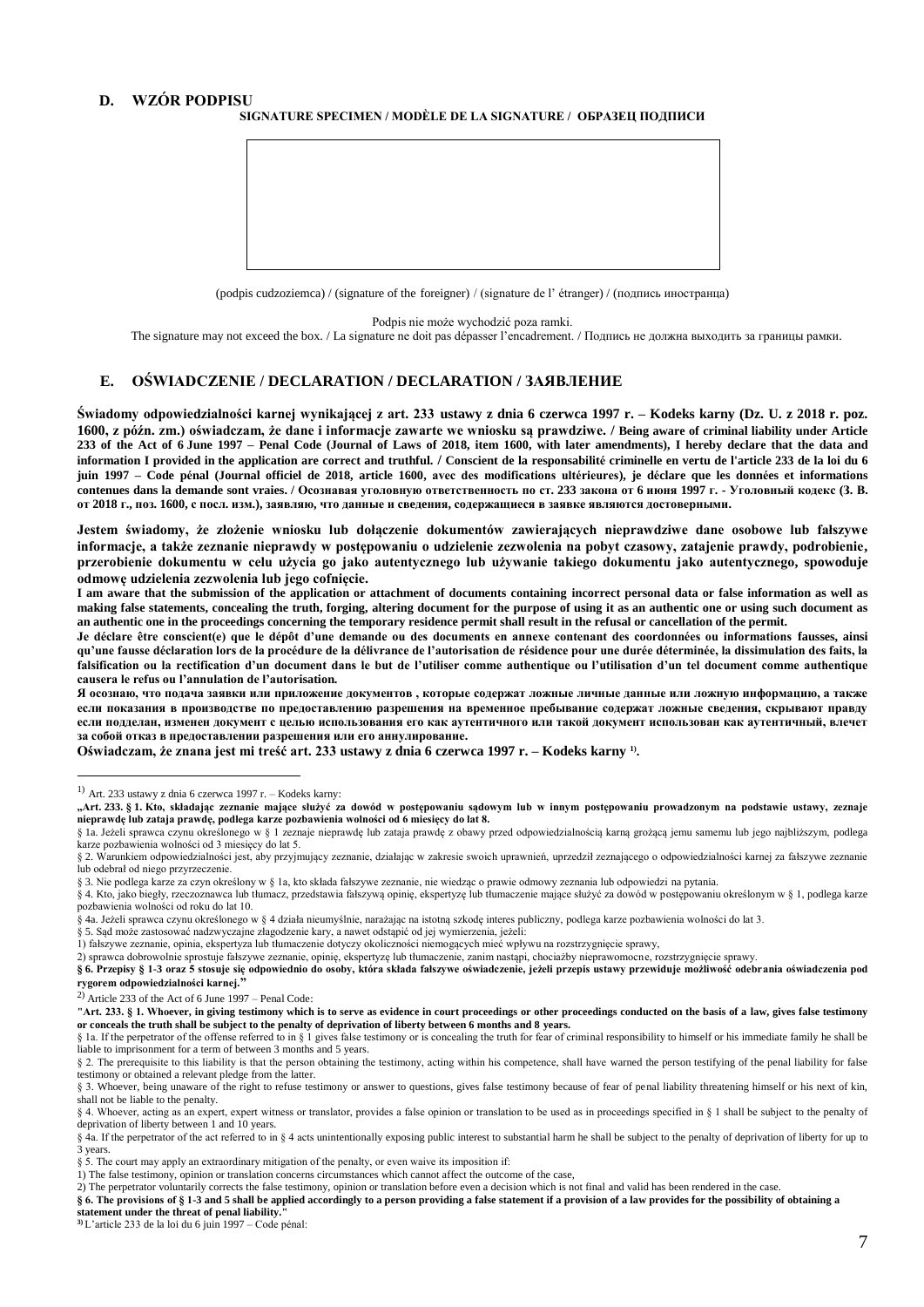### **I hereby declare that I am familiar with the content of Article 233 of the Act of 6 June 1997 – Penal Code2) . Je certifie que je connais le contenu de l'art. 233 de la loi du 6 juin 1997 – Code pénal3) . Заявляю, что мне известно содержание статьи 233 закона от 6 июня 1997 г. – Уголовный кодекс4) .**

Data i podpis (imię i nazwisko) cudzoziemca / Date and signature (name and surname) of the foreigner / Date et signature (prénom et nom) de l'étranger / Дата и подпись (имя и фамилия) иностранца:



(podpis – imię i nazwisko) / (signature – name and surname) / (signature – prénom et nom) / (подпись – имя и фамилия)

#### **Załączniki do wniosku / Attachments to the application / Annexes à la demande / Приложения к заявке:**

(załącza wnioskodawca) / (attached by the applicant) / (à joindre par le demandeur) / (добавляет заявитель)

| $\mathbf{1}$ .  |  |
|-----------------|--|
| 2.              |  |
| 3.              |  |
| 4.              |  |
| 5.              |  |
| 6.              |  |
| 7.              |  |
| 8.              |  |
| 9.              |  |
| 10.             |  |
| $\frac{11}{12}$ |  |
|                 |  |
| 13.             |  |
| 14.             |  |
| 15.             |  |

 $\overline{a}$ **"Art. 233. § 1. Celui qui, en déposant un témoignage destiné à servir de preuve dans une procédure judiciaire ou une autre procédure menée sur la base d'une loi, donne un faux témoignage ou cache la vérité, est passible d'une peine d'emprisonnement pouvant aller de 6 mois jusqu'à 8 ans.**

§ 1a. Lorsque l'auteur de l'acte visé au § 1 donne un faux témoignage ou cache la vérité par crainte de la responsabilité pénale menaçant lui-même ou ses proches, il est passible d'une peine d'emprisonnement pouvant aller de 3 mois jusqu'à 5 ans.

§ 2. La condition préalable à cette responsabilité : la personne qui recueille le témoignage, agissant dans le cadre de ses compétences, doit avertir la personne qui témoigne de la responsabilité pénale pour faux témoignage ou doit obtenir une déclaration sous serment de sa part.

§ 3. N'est pas punissable pour l'acte visé au § 1 celui qui donne un faux témoignage ignorant son droit de refuser de témoigner ou de répondre à des questions.

§ 4. Celui qui, en tant qu'expert, expert judiciaire ou interprète, présente une fausse opinion, fausse expertise ou fausse traduction destinée à servir de preuve dans la procédure visée au § 1 est punissable d'un emprisonnement maximal de 10 ans.

§ 4a. Lorsque l'auteur de l'acte visé au § 4 agit non intentionnellement en exposant l'intérêt général au dommage important, il est punissable d'un emprisonnement maximal de 3 ans.

§ 5. Le tribunal peut appliquer une procédure extraordinaire de clémence, voire renoncer à l'imposition de la peine, si :

1) le faux témoignage, fausse opinion, fausse expertise ou fausse traduction se réfère à des circonstances sans incidence sur le résultat de l'affaire,

2) le contrevenant a volontairement corrigé tout faux témoignage, fausse opinion, fausse expertise ou fausse traduction avant même le résultat non définitif de l'affaire.

**§ 6. Les dispositions du § 1-3 et 5 s'appliquent mutatis mutandis à une personne qui a fait une fausse déclaration si une disposition de la loi prévoit la possibilité de recevoir une déclaration sous peine de responsabilité pénale."**

**4) Cтатья 233 закона от 6 июня 1997 г. - Уголовный кодекс:**

**"Ст. 233. § 1. Кто, давая показания, которые могут использоваться как доказательства в судопроизводстве или в ином производстве, которое проводится на основании закона, сообщает ложные сведения или скрывает правду, подлежит наказанию лишением свободы на срок от 6 месяцев до 8 лет.** § 1a. Если виновник поступка, определенного в § 1, сообщит ложные сведения или скроет правду из опасения перед уголовной ответственностью, угрожающей ему

самому или его ближайшим, то он подлежит наказанию лишением свободы на срок от 3 месяцев до 5 лет.

§ 2. Условием ответственности является, чтобы лицо, ведущее допрос, действуя в пределах своих полномочий, предупредило лицо, дающее показания, об уголовной ответственности за ложные показания или взяло у него обещание о даче правдивых показаний.

§ 3. Не подлежит наказанию за поступок, определенный в § 1a, лицо, дающее ложное показание, не зная о праве отказа от показаний или от ответа на вопросы.

§ 4. Кто в качестве эксперта, специалиста или переводчика представляет ложное заключение, экспертизу или перевод, которые могут использоваться как доказательство в производстве, указанном в § 1, подлежит наказанию лишением свободы на срок от 1 года до 10 лет.

§ 4a. Если виновник поступка, определенного в § 4, действует неумышленно, подвергая существенному вреду общественный интерес, то он подлежит наказанию лишением свободы на срок до 3 лет.

§ 5. Суд может применить чрезвычайное смягчение наказания и даже отказаться от его назначения, если:

1) ложное показание, заключение, экспертиза или перевод касаются обстоятельств, которые не могут повлиять на решение дела,

2) виновный добровольно исправляет ложное показание, заключение, экспертизу или перевод прежде, чем вынесено хотя бы и неправомочное решение по делу.

**§ 6. Положения § 1-3, а также 5 применяются соответственно к лицу, которое дает ложные показания, если предписание закона предусматривает возможность получения показаний под угрозой уголовной ответственности."**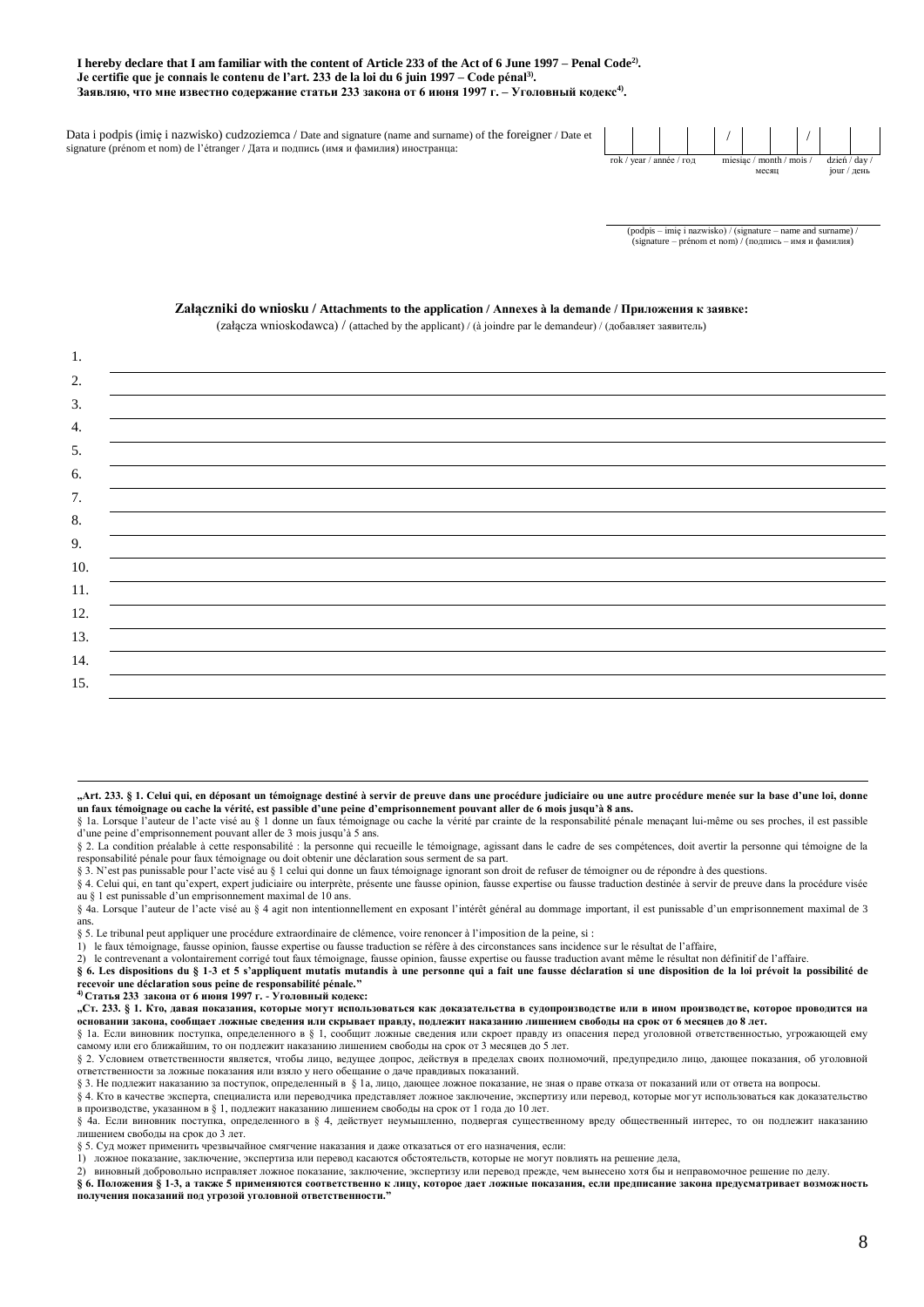# **POUCZENIE / INSTRUCTION / INSTRUCTION / ИНСТРУКЦИЯ**

- 1) Wniosek wypełnia się w języku polskim. The application should be filled in in Polish language. La demande doit être remplie en langue polonaise. Заявка заполняется на польском языке.
- 2) Wniosek należy wypełnić czytelnie, drukowanymi literami wpisywanymi w odpowiednie kratki. The application should be completed legibly, in printed letters written into the appropriate boxes. La demande doit être rempli lisiblement, en majuscules inscrites dans les cases correspondantes. Заявкy нужно заполнить читаемыми печатными буквами, вписывая их в соответствующие клетки.
- 3) Należy wypełnić wszystkie wymagane rubryki. All required fields should be filled in. Il faut remplir toutes les cases demandées. Следует заполнить все требуемые поля.

4) W części A w rubryce "Płeć" wpisać "M" – w przypadku mężczyzny, "K" – w przypadku kobiety; w rubryce: "Stan cywilny" należy użyć sformułowań: panna, kawaler, mężatka, żonaty, rozwiedziona, rozwiedziony, wdowa, wdowiec. In Part A in the field "Sex" "M" should be written for a male and "K" for a female; in the field "Marital status" the following terms should be used: unmarried, married, divorced, widow, widower. Dans la partie A, rubrique «Sexe» – inscrire: «M» pour un homme, «K» pour une femme; rubrique «État civil» – utilisez une des formulations suivantes: célibataire, marié, mariée, divorcée, divorcé, veuve, veuf. В части А в графе «Пол» вписать «М» – для мужчины, «К» – для женщины; в графе: «Семейное положение» нужно использовать формулировки: незамужняя, хoлocт, замужeм, женат, разведена, разведен, вдова, вдовец.

- 5) W części D podpis nie może wychodzić poza ramki. In part D the signature may not exceed the box. Dans la partie D la signature ne doit pas dépasser l'encadrement. В части D подпись не должна выходить за границы рамки.
- 6) Zgodnie z art. 64 ustawy z dnia 14 czerwca 1960 r. Kodeks postępowania administracyjnego (Dz. U. z 2018 r. poz. 2096, z późn. zm.), jeżeli we wniosku nie wskazano adresu wnioskodawcy i nie ma możności ustalenia tego adresu na podstawie posiadanych danych, wniosek pozostawia się bez rozpoznania. Jeżeli podanie nie spełnia innych wymagań ustalonych w przepisach prawa, należy wezwać wnoszącego do usunięcia braków w wyznaczonym terminie, nie krótszym niż siedem dni, z pouczeniem, że nieusunięcie tych braków spowoduje pozostawienie podania bez rozpoznania.

Pursuant to Art. 64 of the Act of 14 June 1960 – Code of Administrative Procedure (Journal of Laws from 2018, item 2096, with later amendments), if the application does not indicate the address of the applicant and it is impossible to determine the address on the basis of available data, the application will not be examined. If the application does not meet the other requirements set by law the applicant should be called to remedy the deficiencies within the time limit of not less than seven days stating that failure to remove these deficiencies will result in leaving the application unexamined.

Conformément à l'art. 64 de la loi du 14 juin 1960 – du Code de procédure administrative (Journal officiel de 2018, pos. 2096, avec des modifications ultérieures), si la demande n'indique pas l'adresse du demandeur et qu'il est impossible de déterminer l'adresse sur la base des données disponibles, la demande ne sera pas examinée. Si la demande ne satisfait pas aux autres exigences prévues par la loi, il faut appeler le demandeur à compléter la demande dans le délai imparti d'au moins sept jours, en l'avertissant que le défaut de compléter la demande constitue un motif pour ne pas examiner la demande.

Согласно ст. 64 закона от 14 июня 1960 г. - Административного-процессуальный кодекс (З. В. от 2018 г., пoл. 2096, c посл. изм.), если в заявке не указан адрес заявителя и отсутствует возможность установлить этот адрес на основании имеющихся данных, то заявка будет оставлена без рассмотрения. Если заявление не соответствует другим требованиям, которые установлены положениями закона, следует вызвать подающего заявление для устранения недостатков в определенный срок, не меньше семи дней, с объяснением того, что при не устранении этих недостатков заявление будет оставлено без рассмотрения.

- 7) Jeżeli w jakiejkolwiek rubryce formularza jest zbyt mało miejsca na wpisanie wymaganych informacji, dalsze informacje, wraz ze wskazaniem rubryki/rubryk, których dotyczą, należy podać na osobnym arkuszu formatu A4 i dołączyć do wniosku jako załącznik. If there is not enough space to fill in any section of the application form, you can continue on a separate sheet of A4 paper. The additional information should contain an indication of the appriopriate section/sections concerned and should be enclosed with the application as an attachment. Si dans une case du formulaire, il n'y a pas suffisamment d'espace pour entrer les informations requises, joignez ces informations complémentaires, avec l'indication de la case/des cases clairement identifiée(s), sur une feuille séparée au format A4 qui doit être jointe à l'annexe de la demande. Если в какой-либо графе бланка есть слишком мало места для вписания требуемой информации, дальнейшую информацию, вместе с указанием графы/граф, которых касается, следует подать на отдельном листе формата А4 и приложить к заявке как приложение.
- 8) Cudzoziemiec ubiegający się o udzielenie zezwolenia na pobyt czasowy i pracę, zezwolenia na pobyt czasowy w celu wykonywania pracy w zawodzie wymagającym wysokich kwalifikacji albo zezwolenia na pobyt czasowy w celu prowadzenia działalności gospodarczej, jeżeli celem pobytu cudzoziemca jest wykonywanie pracy poprzez pełnienie funkcji w zarządzie spółki z ograniczoną odpowiedzialnością lub spółki akcyjnej, którą utworzył lub której udziały lub akcje objął lub nabył, lub prowadzenie spraw spółki komandytowej lub komandytowo-akcyjnej przez komplementariusza, lub działanie w charakterze prokurenta, składając wniosek o udzielenie zezwolenia na pobyt czasowy, dołącza do niego wypełniony przez podmiot powierzający mu wykonywanie pracy załącznik nr 1.

The foreigner applying for the temporary residence and work permit, the temporary residence permit to perform a paid activity in a field requiring high qualifications or the temporary residence permit to conduct a business activity, if the purpose of the foreigner's stay is a performance of a paid activity by acting as a member of the board of directors of a private limited liability or a joint stock company, which he founded, or which shares he took up or purchased, or conducting affairs of a limited partnership or joint stock limited partnership company by a general partner, or acting as a plenipotentiary, while submitting the application, shall attach the annex 1, filled in by an entity entrusting performance of paid activity to the foreigner.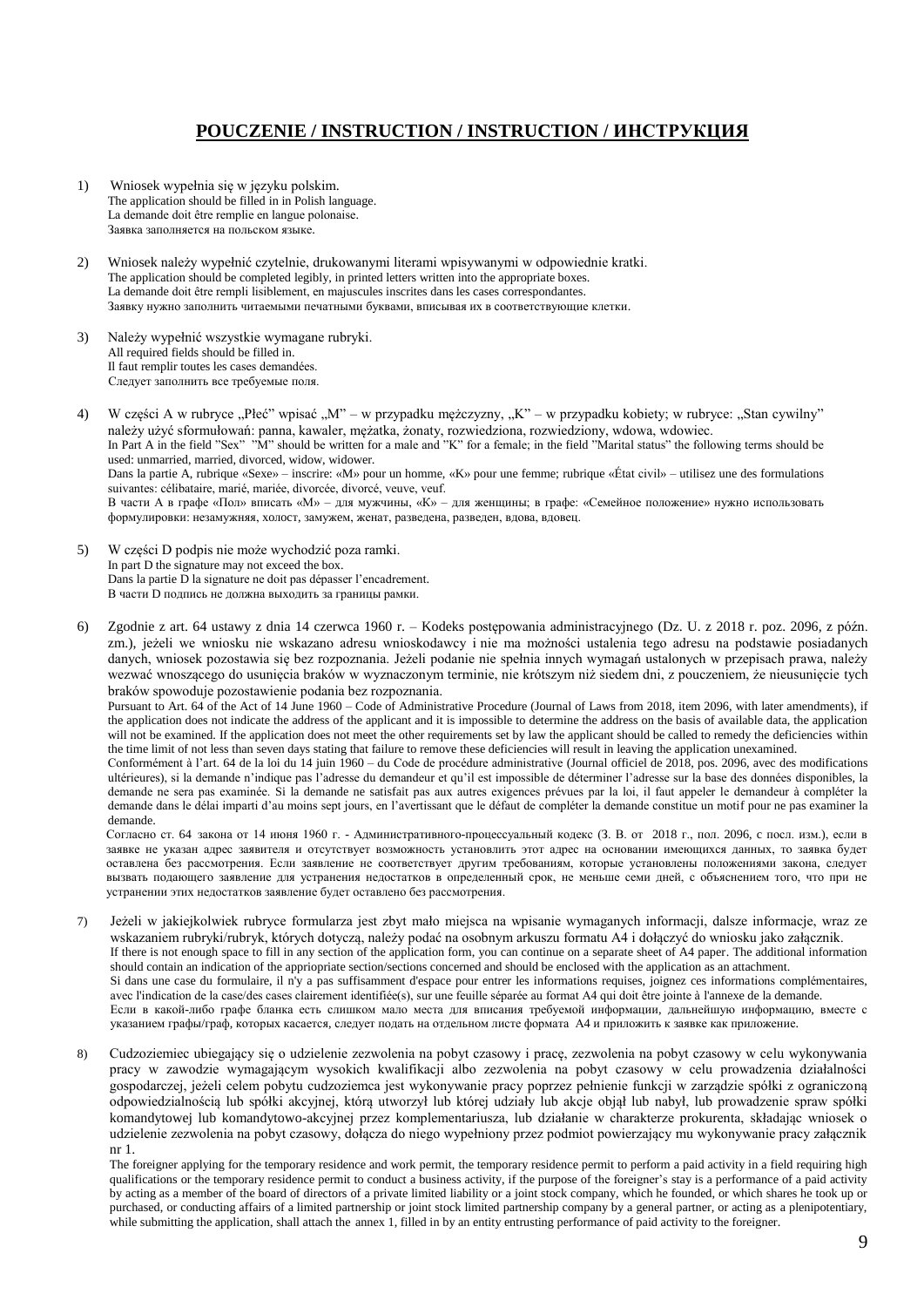L'étranger qui demande un permis de séjour temporaire et de travail, d'un permis de séjour temporaire pour l'exercer du travail hautement qualifiée professionnelle ou pour exercer un activité économique, si le but de ce séjour de l'étranger est l'exercice de fonction au sein d'une société à responsabilité limitée ou d'une société anonyme, qu'il a créée ou bien, dans laquelle il a pris ou acquis des parts ou des actions, ou bien la direction d'une société en commandite ou en commandite par actions par le commanditaire , ou bien agir en qualité de mandataire, l'annexe nº1, dûment rempli par l'entité qui confie l'exercice du travail à étranger, doit être joint à la demande.

Иностранец, ходатайствующий о выдаче разрешения на временное пребывание и работу; разрешения на временное пребывание для выполнения работы по специальности, требующей высокой квалификации; а также разрешения на временное пребывание для осуществления хозяйственной деятельности, если целью пребывания иностранца является выполнение работы, которая заключается в выполнении функций в правлении общества с ограниченной ответственностью или акционерного общества, которое он создал, или же принял, либо приобрел взносы или акции, или управление коммандитным товариществом или коммандитно-акционерным товариществом во главе с генеральным партнёром, или деятельность на основании доверенности, подавая заявку на предоставление разрешения на временное пребывание, прилагает к ней приложение №1, заполненное субъектом, поручающим ему выполнение работы.

9) Cudzoziemiec ubiegający się o udzielenie zezwolenia na pobyt czasowy w celu wykonywania pracy w zawodzie wymagającym wysokich kwalifikacji, składając wniosek o udzielenie zezwolenia na pobyt czasowy, dołącza do niego załącznik nr 2.

The foreigner applying for the temporary residence permit to perform a paid activity in a field requiring high qualifications, while submitting the application, shall attach the annex 2.

L'étranger, qui demande un permis de séjour temporaire pour l'exercer du travail hautement qualifiée professionnelle, il faut aussi joindre à la demande l'annexe nº2 dûment rempli.

Иностранец, ходатайствующий о выдаче разрешения на временное пребывание с целью выполнения работы по специальности, требующей, высокой квалификации, подавая заявку на предоставление разрешения на временное пребывание, прилагает к ней приложение №2.

10) Cudzoziemiec ubiegający się o udzielenie zezwolenia na pobyt czasowy dla stażysty lub zezwolenia na pobyt czasowy dla wolontariusza, składając wniosek o udzielenie zezwolenia na pobyt czasowy, dołącza do niego załącznik nr 3.

 The foreigner applying for the temporary residence permit for a trainee or for a volunteer, while submitting the application, shall attach the annex 3. L'étranger, qui demande un permis de séjour temporaire pour un stagiaire ou un permis de séjour temporaire pour un volontaire, il faut joindre à la

demande l'annexe nº3 dûment rempli.

 Иностранец, ходатайствующий о выдаче разрешения на временное пребывание для стажера или разрешения на временное пребывание для волонтера, подавая заявку на предоставление разрешения на временное пребывание, прилагает к ней приложение №3.

11) Cudzoziemiec ubiegający się o udzielenie zezwolenia na pobyt czasowy w celu prowadzenia badań naukowych lub zezwolenia na pobyt czasowy w celu mobilności długoterminowej naukowca, składając wniosek o udzielenie zezwolenia na pobyt czasowy, dołącza do niego załącznik nr 4.

 The foreigner applying for the temporary residence permit for the purpose of conducting scientific research or for the temporary residence permit for the purpose of long-term mobility of a researcher, while submitting the application, shall attach the annex 4.

 L'étranger, qui demande un permis de séjour temporaire aux fins de recherche ou un permis de séjour temporaire pour la mobilité de longue durée d'un chercheur, il faut joindre à la demande l'annexe n<sup>o</sup>4 dûment rempli.

 Иностранец, ходатайствующий о выдаче разрешения на временное пребывание с целью проведения исследования или разрешения на временное пребывание с целью долгосрочной мобильности исследователя, требующей, высокой квалификации, подавая заявку на предоставление разрешения на временное пребывание, прилагает к ней приложение №4.

## **ADNOTACJE URZĘDOWE / OFFICIAL NOTES / ANNOTATIONS DE L'OFFICE / СЛУЖЕБНЫЕ АННОТАЦИИ**

(wypełnia organ rozpatrujący wniosek) / (to be filled in by the authority examining the application) / (à remplir par l'organe qui instruit la demande) / (заполняет орган, рассматривающий заявку)

| Data, imie, nazwisko, stanowisko służbowe i podpis osoby przyjmującej wniosek / Date, name,<br>surname, position and signature of the person accepting the application / Date, nom, prénom, fonction et signature de |                          |  |                                   |  |                        |  |
|----------------------------------------------------------------------------------------------------------------------------------------------------------------------------------------------------------------------|--------------------------|--|-----------------------------------|--|------------------------|--|
| la personne qui reçoit la demande / Дата, имя, фамилия, должность и подпись лица, принимающего заявку:                                                                                                               | rok / vear / année / год |  | miesiac / month / mois /<br>месяц |  | dzień/<br>day / jour / |  |
|                                                                                                                                                                                                                      |                          |  |                                   |  | день                   |  |

(podpis) / (signature) / (signature) / (подпись)

Adnotacje osoby przyjmującej wniosek / Notes of the person accepting the application / Annotations de la personne qui reçoit la demande / Аннотации лица, принимающего заявку:

Okazano dokument podróży, seria, numer / A travel document was presented of series, number / Le document de voyage a été présenté (série, numéro) / Предъявлен проездной документ, серия, номер ...…………………………………………………………………………………………………..…………………………………………………………………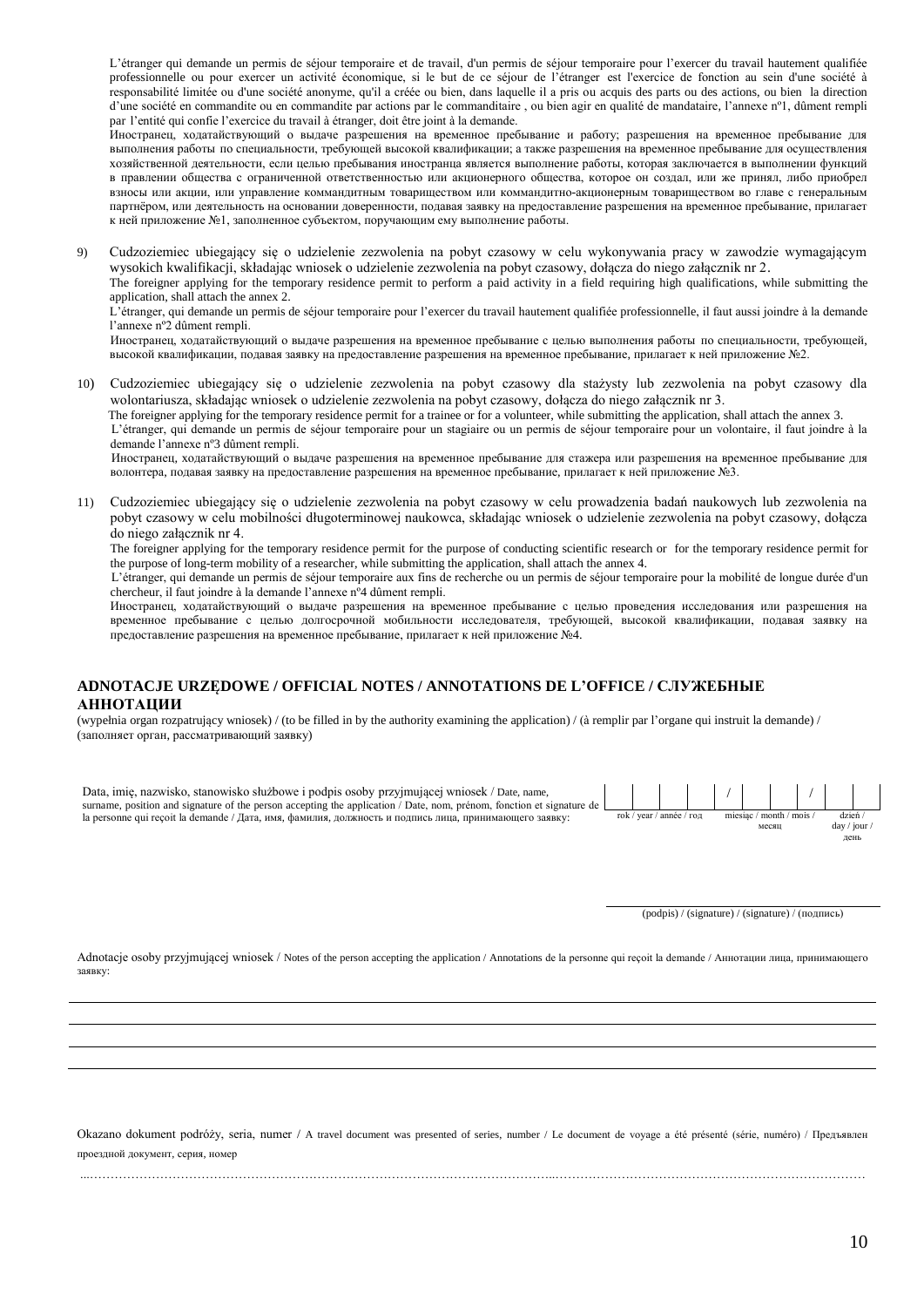Data i podpis osoby przyjmującej wniosek / Date and signature of the person accepting the application / La date et la signature de la personne qui reçoit la demande / Дата и подпись лица, принимающего заявку

……………………………………………………………………………………………...………………………………….……………………………………. Data złożenia odcisków linii papilarnych przez cudzoziemca w celu wydania karty pobytu / Date of taking the fingerprints from the foreigner for the purpose of issuing

a residence card / La date du relevé des empreintes digitales de l'étranger dans le but de délivrer un permis de séjour / Дата составления отпечатков папиллярных линий иностранца с целью предоставления вида на жительство:



Informacja o palcach, których odciski zostały umieszczone w karcie pobytu (zaznaczyć krzyżykiem), lub przyczyna braku możliwości pobrania odcisków palców / Information about fingers, the prints of which were placed on a residence card (tick as appropriate), or the reason of impossibility of taking fingerprints / L'information sur les doigts dont on a relevé les empreintes digitales, enregistrées sur la carte de séjour (cochez la case), ou la cause de l'impossibilité de relever les empreintes digitales / Информация о пальцах, отпечатки которых были помещены в виде на жительство (отметить крестиком), или причина отсутствия возможности взятия отпечатков пальцев



Miejsce na potwierdzenie opłaty skarbowej za udzielenie zezwolenia na pobyt czasowy Place for the fee payment receipt for the temporary residence permit Place pour certifier la redevance à permis de sejour temporaire Место для подтверждения гербового сбора за предоставление разрешения на временное пребывание

| Numer systemowy osoby / System<br>number of the person / Numéro de la<br>personne dans le système / Системный<br>номер лица:         |  |  |  |  |  |
|--------------------------------------------------------------------------------------------------------------------------------------|--|--|--|--|--|
| Numer systemowy wniosku / System<br>number of the application / Numéro de la<br>demande dans le système / Системный<br>номер заявки: |  |  |  |  |  |

Data, imię, nazwisko, stanowisko służbowe i podpis osoby prowadzącej sprawę / Date, name, surname, position and signature of the person examining the case / Date, nom, prénom, fonction et signature du fonctionnaire qui instruit le dossier / Дата, имя, фамилия, должность и подпись лица, ведущего дело:



(podpis) / (signature) / (signature) / (подпись)